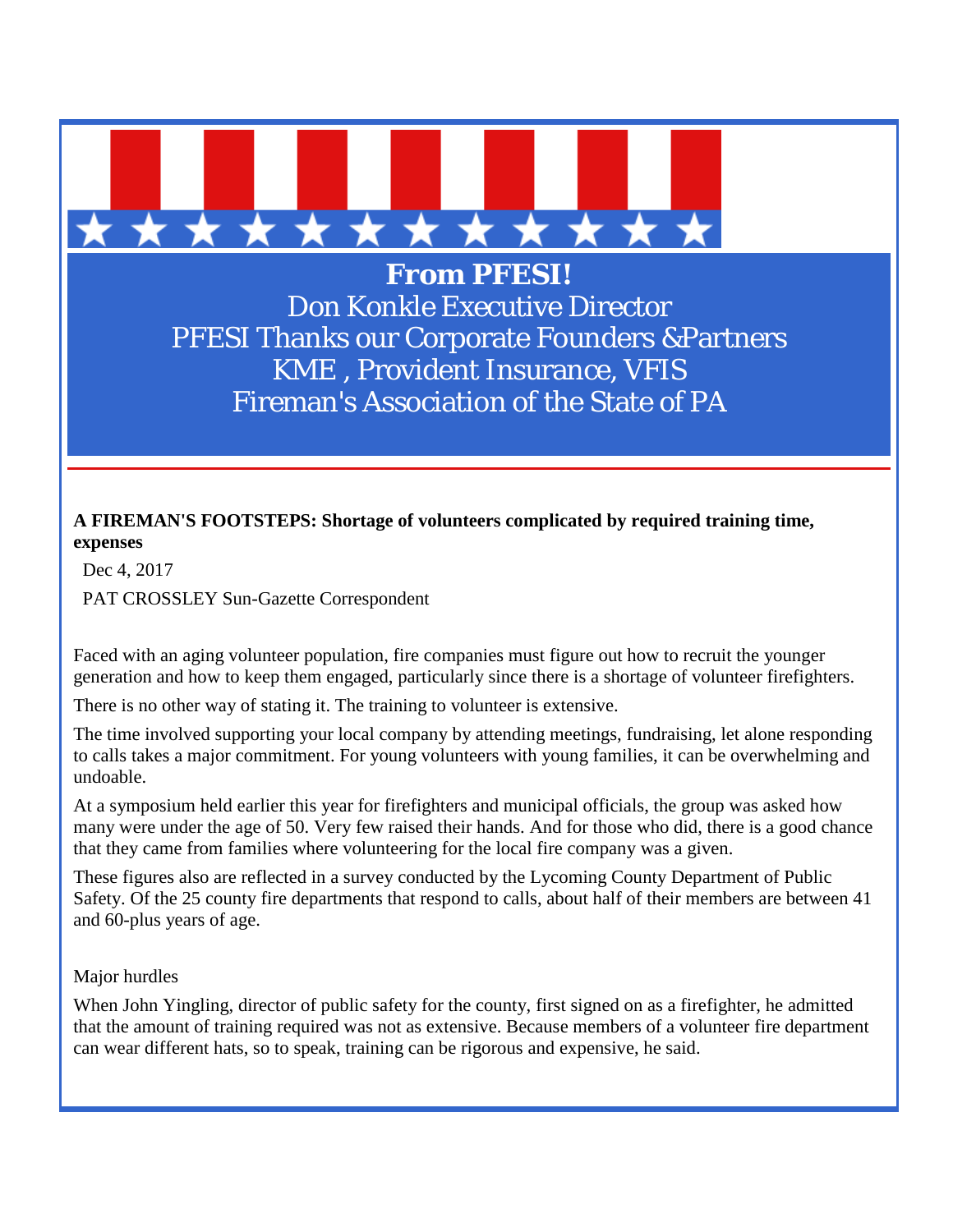The basic firefighter 1 certification, which according to Yingling is not required, takes about 192 hours and can cost up to \$600.

In the emergency medical service, the crew on ambulances includes the Emergency Medical Responder (EMR), which requires 50 hours of training, and the Emergency Medical Technician (EMT), which requires 160 hours of training. Costs for the EMT program, including background checks and testing, is about \$970.

On an ambulance call, the EMT is the senior person and the EMR is the driver. The driver must have a current driver's license and have completed a 15-hour emergency vehicle operator's course.

In addition, 24 hours of continuing education is required every three years.

According to Yingling, training programs are an eligible reimbursement expense through the Firemen's Relief Association. Training expenses can also be offset by grants or through funding from the municipalities or by the fire companies' general funds.

He stressed that these standards are across the board, whether the fire departments are volunteer or paid.

In its survey, the Public Safety Department identified a major complaint from local fire companies about the amount of training necessary to do the job.

Respondents to the survey cited the number of training hours needed as their greatest challenge for recruiting and retaining members.

"People do not have the time with family, job (some work multiple jobs) and then ask them to put in training hours on top of the fundraising to keep us in business," he said. Add to that, "keeping them coming to training nights and getting them to take classes to advance their skills" as being among the highest rated responses.

Although many of the classes may be completed online, Yingling said that is a problem for many of the outlying municipalities who do not have high-speed internet available.

For someone living 40 miles from Williamsport, that would mean an 80-mile roundtrip just for one night's class.

Gearing up

The cost of outfitting firefighters was a revelation for the municipal officials at the symposium.

"That was one of the big takeaways for the elected officials there," he said.

Because firefighters require two separate sets of gear, each designed for different tasks, the cost runs into thousands of dollars.

Wildland gear is designed for fires that occur in the wilderness where there is no immediate danger of exposure to direct flames. Structural gear is used where there is direct exposure to flames, particularly when it is necessary to enter burning structures. This type of gear should only be used for no more than 10 years, officials said.

Add to that the expense of the equipment and municipal officials are left wondering where the money goes.

Follow the money

For many municipalities, fall is a dreaded time of year - budget time.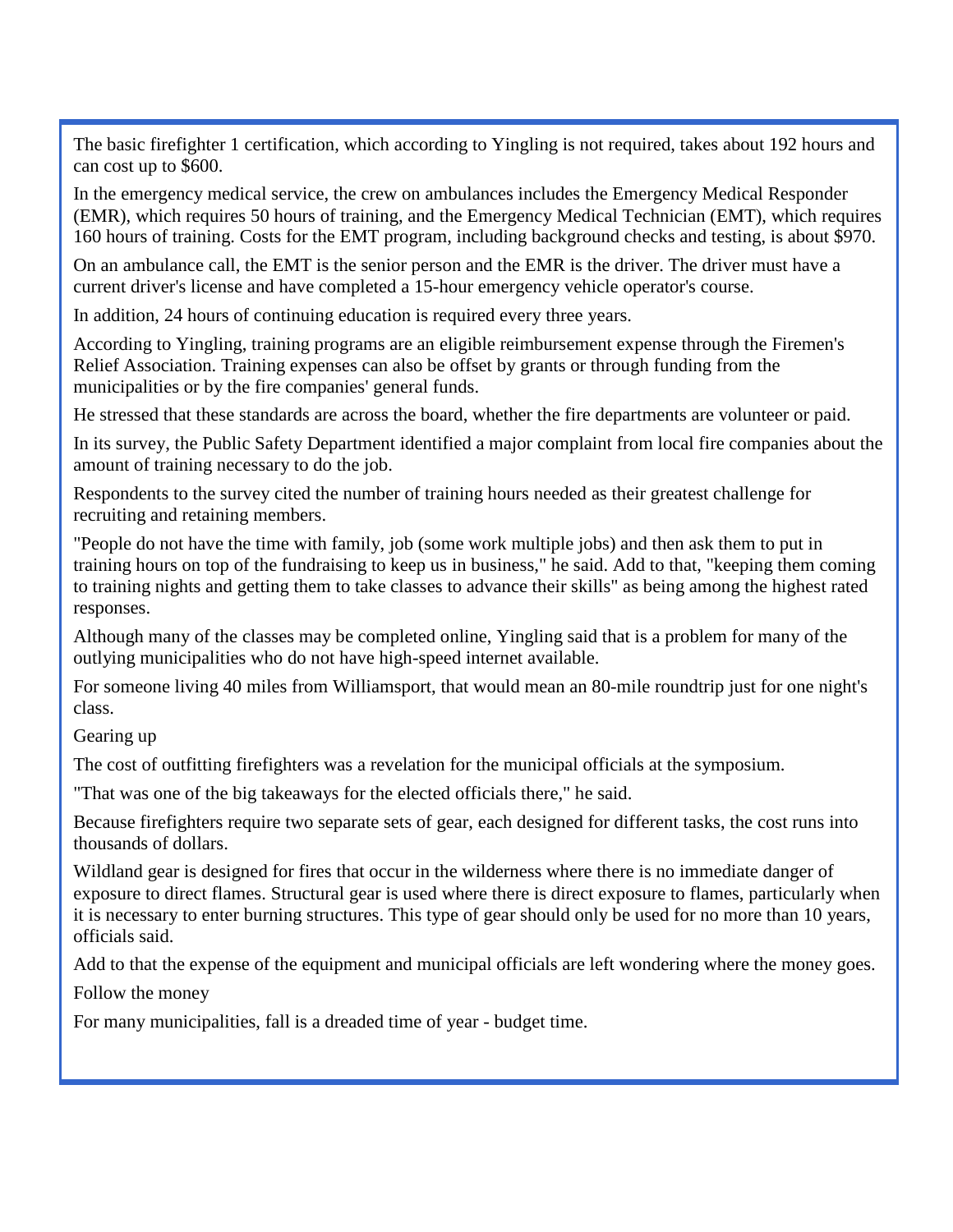Proposed spending for the next year is calculated and for many fire departments, it is the time when they make their requests for some type of funding from their home governments. Some communities levy a fire tax, while others have a contract with the fire department for a set amount in the budget. Still others donate to the fire company to help with expenses.

Since funds are usually earmarked for operating expenses, the cost of replacing equipment is usually funded through grants or fundraisers. Bingo night at the fire hall has been a staple through the years, but the numbers have dwindled and very few fire companies have carnivals as in the past.

Many hold dinners, sandwich sales and other fundraisers to supplement the money from the municipalities, which often leaves members of the fire company stretched to the limit.

The problem with relying on a fire tax for funding the fire department is that it can rise and fall, according to the amount of delinquent taxes in a municipality. It's a percentage of the property taxes.

"The fire tax might generate \$21,000 a year, but if the property owners don't pay their taxes or they pay them on the different scales, your taxes go up and down. So, you'll get either \$18,000 or you'll get \$19,000 and it will go a couple of years and they must pay their taxes. Then you'll get

\$20,000 to \$21,000, but you'll never get what the full amount is supposed to be because it fluctuates," said DuBoistown Fire Chief Paul McKinley.

And, if the county reassesses properties, the amounts change again.

"So, you really don't have an accurate number to do your budget," he added.

When it comes to purchasing equipment, a new ambulance can run as high as \$250,000.

A new tanker or engine can cost from \$500,000 to \$800,000, with ladder trucks even more. It is recommended that trucks be replaced about every 10 years, according to officials.

McKinley said the state offers a loan program, but it's only up to \$200,000.

"Anything over that you have to come up with from a local bank or from savings, so when municipalities come to the fire service and ask you, 'We want to see your books,' and see how much you have, when we have \$300,000 or

\$400,000 laying in the bank that's accumulated to buy your fire truck,' "he said.

With smaller municipalities, like DuBoistown, the annual budget is less than the cost of a fire truck.

Other boroughs, like Muncy, have gone a different route in financing the fire service.

They are presently locked into a five-year contract with the area volunteer fire company which guarantees a set amount each year based on population in the service area, which includes Muncy Borough, Muncy Creek Township and parts of Moreland Township.

Benefit of mergers

Several years ago, in response to the shortage of volunteers, the Muncy fire department merged with Clarkstown to form the Muncy Area Volunteer Fire Co.

"It was also duplication of services," said Muncy Borough Manager William Ramsey. "Why do we need multiple ladder trucks? So, manpower and money."